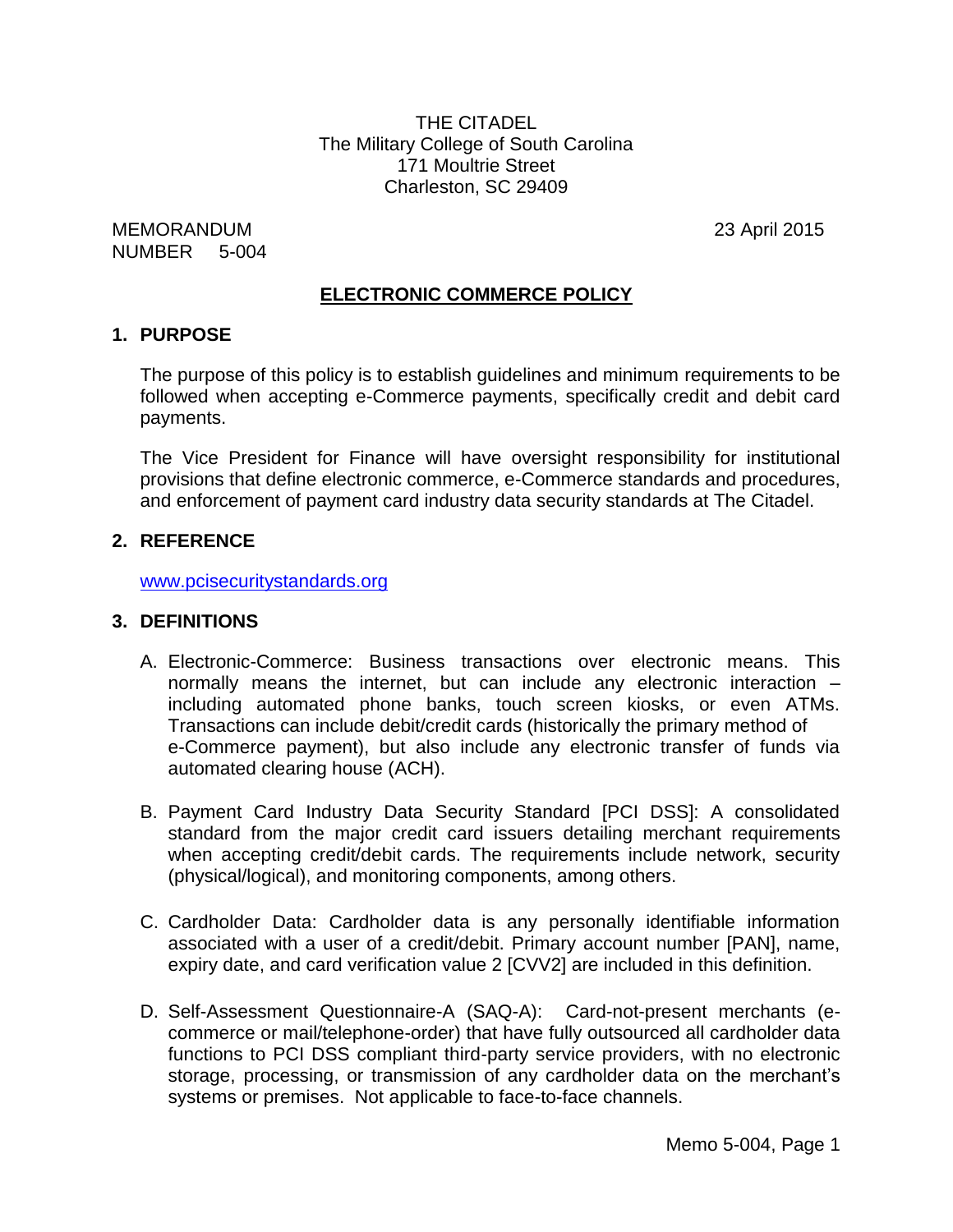- E. Self-Assessment Questionnaire-A-Electronic Publication (SAQ-A-EP): Ecommerce merchants who outsource all payment processing to PCI DSS validated third parties, and who have a website(s) that does not directly receive cardholder data but that can impact the security of the payment transaction. No electronic storage, processing, or transmission of any cardholder data on the merchant's systems or premises. Applicable only to e-commerce channels. This is new under PCI DSS v3.
- F. Self-Assessment Questionnaire-B (SAQ-B): Merchants using only: imprint machines with no electronic cardholder data storage; and/or standalone, dial-out terminals with no electronic cardholder data storage. Not applicable to ecommerce channels.
- G. Self-Assessment Questionnaire-B-Internet Protocol (SAQ-B-IP): Merchants using only standalone, PTS-approved payment terminals with an IP connection to the payment processor, with no electronic cardholder data storage. Not applicable to e-commerce channels. This is new under PCI DSS v3.
- H. Self-Assessment Questionnaire-C (SAQ-C): Developed to address requirements applicable to merchants where payment application systems (for example, point of sales (POS) systems) are connected to the Internet (for example Digital Subscriber Line (DSL), cable modem, etc.). Not applicable to e-commerce channels.
- I. Self-Assessment Questionnaire-C-Virtual Terminal (SAQ-C-VT): Merchants who manually enter a single transaction at a time via a keyboard into an Internetbased virtual terminal solution that is provided and hosted by a PCI DSS validated third-party service provider. No electronic cardholder data storage. Not applicable to e-commerce channels.
- J. Self-Assessment Questionnaire-Point-to-Point Encryption-Hardware (SAQ-P2PE-HW): Merchants using only hardware payment terminals that are included in and managed via a validated, PCI SSC-listed P2PE solution, with no electronic cardholder data storage. Not applicable to e-commerce channels.
- K. Self-Assessment Questionnaire-D (SAQ-D): applies to SAQ-eligible merchants not meeting the criteria for any other SAQ type. Examples of merchant environments that would use SAQ D may include but are not limited to: Ecommerce merchants who accept cardholder data on their website, merchants with electronic storage of cardholder data, merchants that don't store cardholder data electronically but that do not meet the criteria of another SAQ type, or merchants with environments that might meet the criteria of another SAQ type, but that have additional PCI DSS requirements applicable to their environment.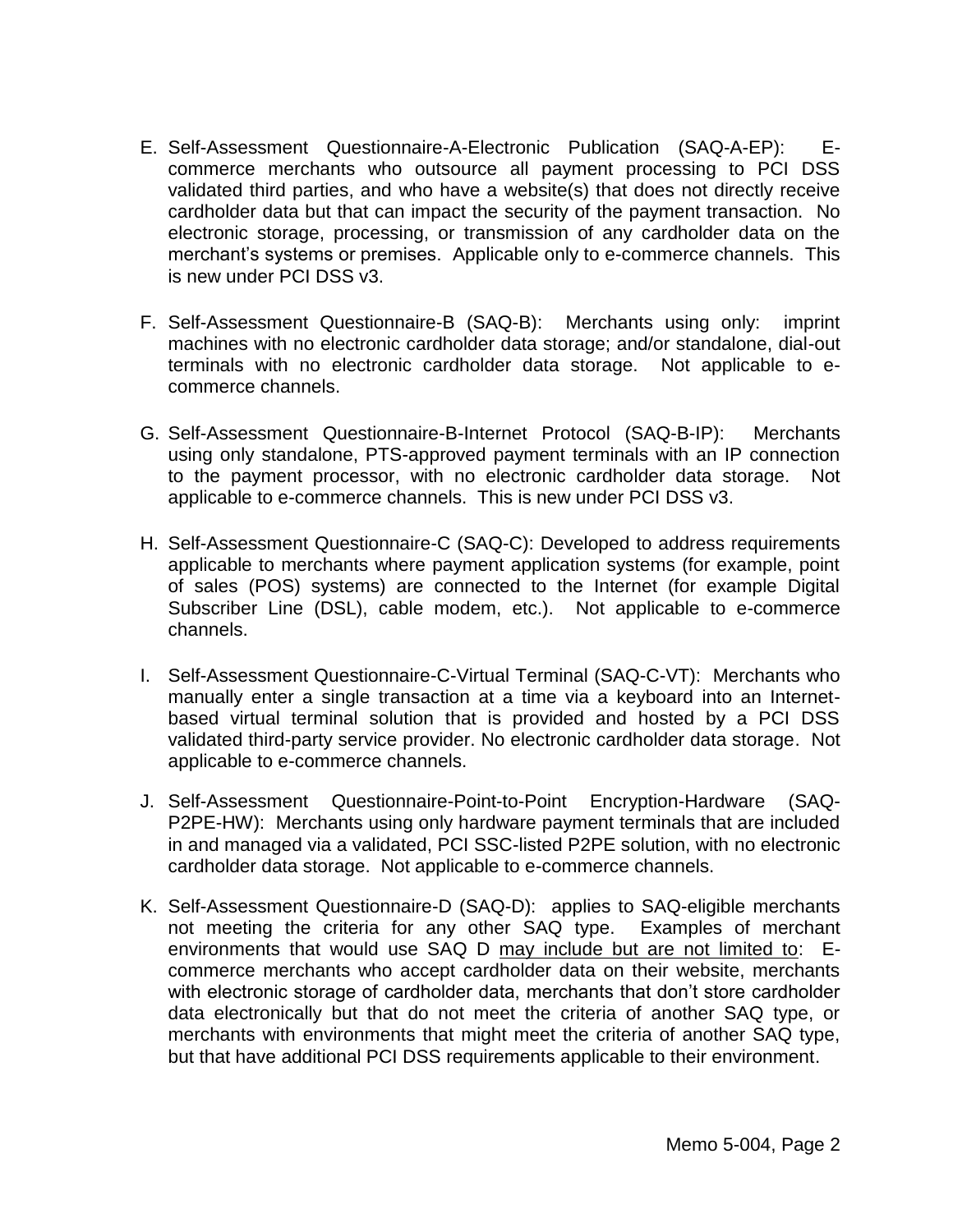# **4. POLICY**

This policy applies to all College departments, employees, approved vendors, consultants, and other persons associated with the College wishing to conduct e-Commerce via any and all media and delivery mechanisms.

Departments or individual units with Point of Sale (POS) equipment will develop procedures to cover requirements outlined by PCI DSS for the safeguarding of hardware and operations of POS systems. This will include any physical security requirements for computer, and credit card devices. Procedures will be forwarded to the Treasurer for approval. If appropriate, the Treasurer will forward procedures to Information Security Coordinator in Information Technology Services (ITS) for review.

Information Technology Services (ITS) is responsible for maintaining requisite PCI DSS campus network infrastructure to PCI DSS standards. This includes network topology and physical (closet) diagrams. ITS will coordinate physical security requirements with Facilities and Engineering and Public Safety. Unfunded requirements will be forwarded through appropriate funding channels for consideration and prioritization.

The Citadel views electronic commerce as an additional outlet for contact with future alumni, faculty, staff, and the public. The Citadel encourages College and auxiliary departments to utilize electronic commerce as a component of current business functions and interactions.

The use of credit cards or debit cards is a common and widely accepted practice of conducting payment transactions. The Citadel allows departments within the College to establish themselves as credit card merchants to more fully participate in ecommerce at The Citadel.

Departments or individual units within the College must define 'conditions of use' for information resources under their control. These statements must be consistent with this overall policy, but may provide more stringent detail, guidelines, and/or restrictions. Such procedures may not relax or subtract from this policy. Where such 'conditions of use' exist, enforcement mechanisms defined therein shall apply. These additional procedures are subject to review and approval by the Vice President for Finance and the Chief Comptroller's Office, Internal Auditor or Policy Coordinator.

Any electronic commerce associated with The Citadel must have a basis in the College's mission. Unrelated e-Commerce activity must not utilize the College network or associated systems.

Any transaction, system, application, or process associated with e-Commerce (including credit/debit card transactions) will be performed in compliance with the PCI DSS, Citadel standards and procedures for e-Commerce, and retain ongoing approval of the Vice President for Finance.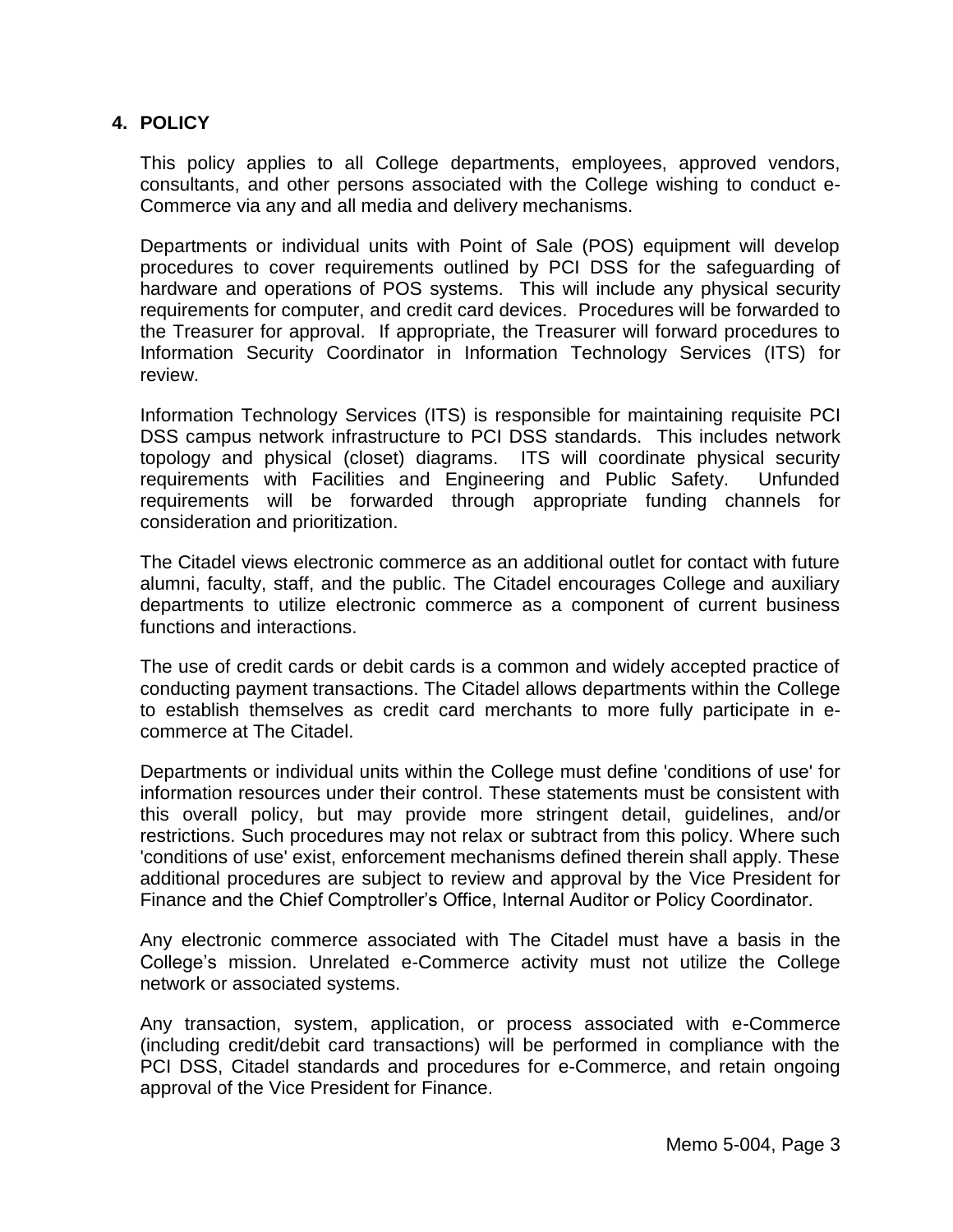E-Commerce activity will be performed within the centralized solution provided by The Citadel administration unless a written exception is granted by the Vice President for Finance.

Departments with PCI DSS requirements are required to complete PCI DSS selfassessment questionnaires (SAQs) on an annual basis and forward them to [PCI@citadel.edu.](mailto:PCI@citadel.edu) Contracted campus merchants will forward completed questionnaires to their respective department and to [PCI@citadel.edu.](mailto:PCI@citadel.edu)

The merchants grandfathered in as SAQ-C and SAQ-D levels will hire external assessors to validate compliance with PCI DSS and forward the results to [PCI@citadel.edu.](mailto:PCI@citadel.edu) The department responsible for the merchant will be required to pay for the assessor's report unless prior arrangements are made for the merchant to pay for the report.

Following The Citadel's Policies and Procedures, South Carolina laws and applicable federal laws, The Citadel strives to protect personal privacy and the confidentiality of information. Departments engaging in e-Commerce are responsible for safeguarding confidential information used in the processing of e-Commerce activity.

Cardholder information can never be transmitted across a network unsecured. Secure Socket Layer [SSL] at the very minimum is required to transmit cardholder data. Emailing unencrypted credit card numbers is never acceptable.

As a part of The Citadel's network, wireless connectivity is available for use in the same manner as a wired network jack. However, special considerations and additional security requirements from a PCI DSS standpoint are necessary when connecting to a wireless network for e-Commerce activities. For these reasons, The Citadel has not authorized the use of any wireless network for e-Commerce activities.

The major regulatory body associated with credit card transactions is the PCI security Standards Council [\(www.pcisecuritystandards.org\)](http://www.pcisecuritystandards.org/) and promulgates the rules and regulations The Citadel adheres to in the credit card environment.

For procedural or technical questions related to this policy, send an e-mail to [PCI@citadel.edu.](mailto:PCI@citadel.edu)

## **5. COMPLIANCE**

Failure to comply with this policy may have the following consequences: revocation of credit card acceptance for the affected unit, fines (up to \$500,000.00) assessed to the responsible branch or department, legal action by injured parties, prosecution for criminal violations. Citadel employees may face disciplinary action or termination of employment for negligent behavior.